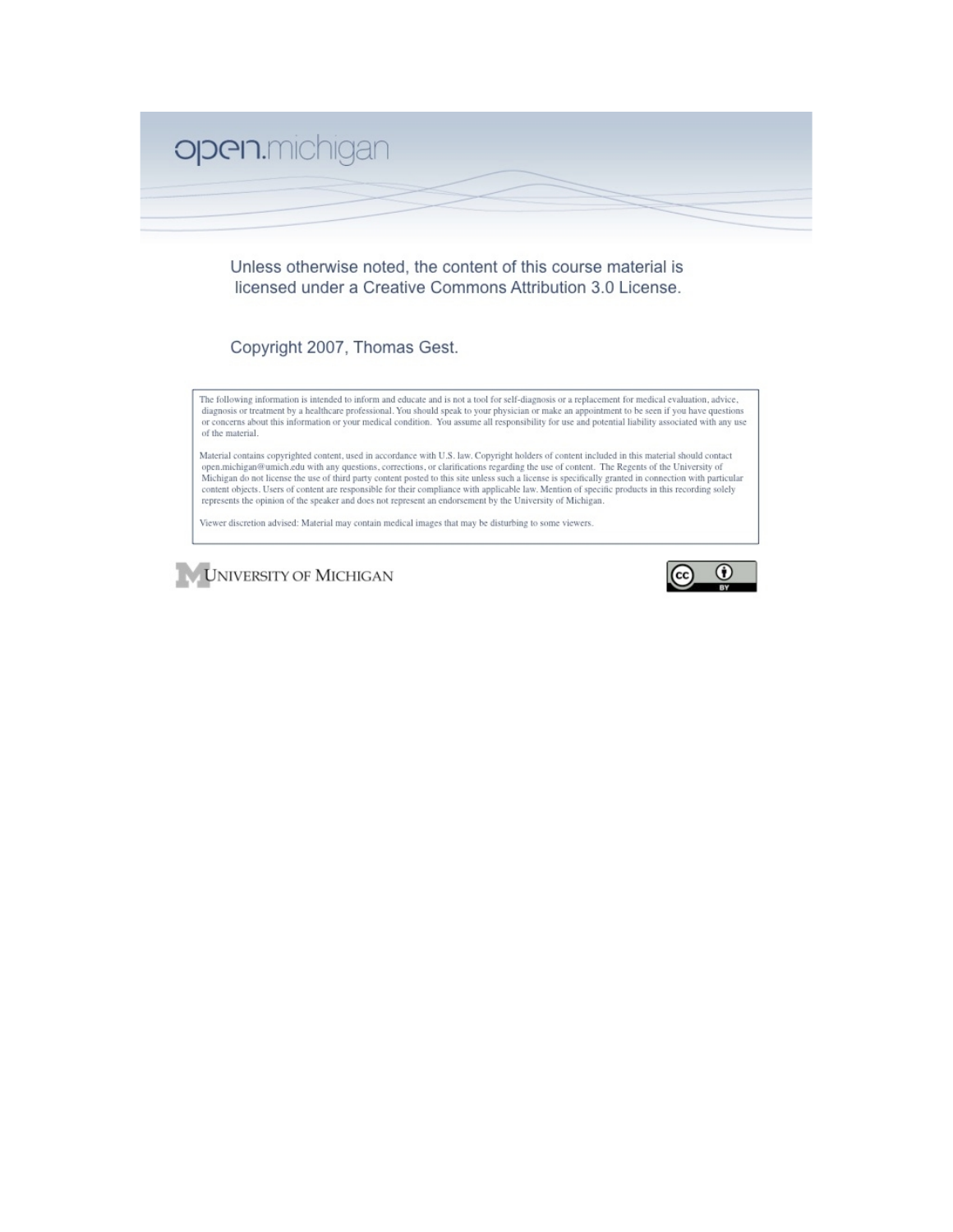## Physiology small group

## *<sup>1</sup>Why can't I keep up in gym class?*

Jane is a normal 12 year old girl in most respects except during strenuous exercise. She can walk to school OK, but can't run with friends during recess, or sprint in gym class. She tells her gym teacher that she is not "being lazy" in gym, and that she just can't sprint no matter how hard she tries. When trying to perform strenuous activity she gets fatigued easily and suffers from severe muscle cramps.

[Before going further: *Think and discuss about general possibilities of what could be wrong with Jane*.]

You see Jane during your family practice rotation. The attending physician doesn't have any immediate ideas as to what could be wrong. While the attending steps out for a moment you, as a curious, insightful, bold (and foolish?) M1, decide to perform a simple test of anaerobic muscle performance. You place a blood pressure cuff around her forearm, inflate pressure to greater than systolic pressure, and ask her to perform as many muscle contractions as she can in one minute. You then remove the cuff. At 1, 2, 4 and 10 minutes post test, you are surprised to find that blood lactate level has not changed. (For the sake of this discussion, lets for the moment not think about what the attending will do to you when she gets back!).

1. Why was this test performed? Why was a cuff inflated around the arm? Why not just do the test without it? Think about energy substrates for muscle activity.

A. What is the immediate energy source for muscle contraction?

B. In the conversion of chemical energy into muscular work what are chemical byproducts of this process and could they affect the work performed?